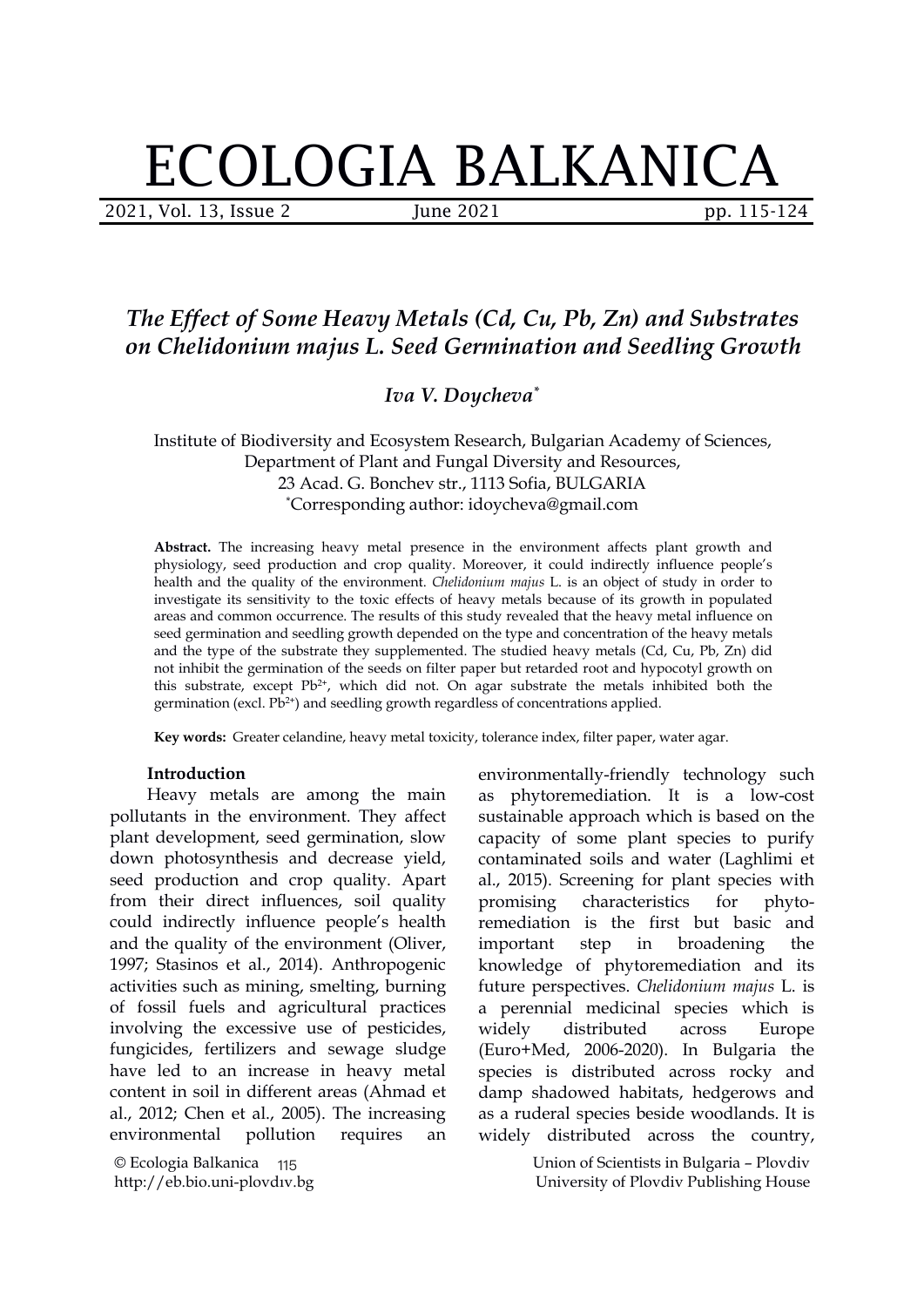except along the Black sea coast, Struma and Zn are valley, Tundzha hilly plain up to 1,500 m express to replant growth above sea level (Jordanov, 1970).

The species' fast growth, relatively high biomass production and common occurrence in populated areas make the species an appropriate object of study in order to investigate its sensitivity to the toxic effects of heavy metals as a potential species for phytoremediation. A few reports suggested the species' ability to accumulate organic and inorganic soil pollutants such as phenanthrene, arsenic, lead, mercury and cadmium (Badea, 2015; Zhang et al., 2011, 2014). The germination and seedling growth are frequently used to assess the tolerance of a plant species to heavy metals because these charactaristics often are very sensitive to the environmental conditions (Peralta et al., 2001; Seregin & Ivanov, 2001).

The aim of the study was to evaluate seed germination ability and seedling development on two types of substrates supplemented with different concentrations of Cd, Cu, Pb, Zn in order to define the species tolerance towards them. The heavy metal sensitivity is species-specific, therefore, the measures of germination, plant growth and tolerance index were used as indicators to assess the metal toxicity to create metallic *Ch. majus*. It is known that different substrates and conditions could impact the germination and root growth. Filter paper which is most commonly used in germination experiments is considered to interfere with metal ions (Di Salvatore et al., 2008). Therefore, it was necessary to compare it to another substrate (which is water agar) to analyze the influence of the substrate type and this type of *in vitro* conditions on seed germination in this species and to assess the substrate influence on metal toxicity. The studied Cd and Pb are among the commonly occurring heavy metals. They do not participate in physiological processes in plants and are very toxic metals which are harmful even in minor quantities. On the other hand, Cu

essential microelements necessary for plant growth and development, but they are toxic in excessive concentrations.

The studies on *Ch.majus* were mainly connected with its medicinal properties and effects in use based on the alkaloids which the species biosynthesize (Maji & Banerji, 2015). Up to now studies on heavy metal toxicity to *Ch. majus* germination and seedling growth have not been reported.

### **Material and Methods**

*Seed origin.* Seeds were gathered from native plants of *Ch. majus* grown in the village of Mramor, near Sofia.

*Seed sterilization.* Seeds were pre-soaked in distilled water for 24 hours. They were first surface sterilized with 70% ethanol for 2 minutes, then were soaked in  $0.1\%$  HgCl<sub>2</sub> for 2 minutes and rinsed three times in sterile distilled water. As a last step in surface sterilization seeds were sterilized in commercial bleach (chlorine < 2.5%) half diluted with sterile water for 10 minutes and afterwards the seeds were rinsed again three times with sterile distilled water.

*Seed germination and seedling growth conditions.* Compounds which were used to stress were  $Pb(NO_3)_2$ ,  $CdCl<sub>2</sub> 2½H<sub>2</sub>O$  and  $CuSO<sub>4</sub>5H<sub>2</sub>O$ . They were applied in three concentrations of  $Pb^{2+}$ ,  $Zn^{2+}$  and  $Cu^{2+}$  ions: 100; 150; 250 mg/l, and  $Cd^{2+}$  ions were added in concentrations of 1; 5 and 10 mg/l. The chosen concentrations were determined taking into account the Bulgarian standards for permissible content of harmful elements in soils (Ordinance № 3, 2008). The sterilized seeds were put onto two types of substrate – filter paper and water agar. Sterilized glass petri dishes (90 mm in diameter), were covered with two layers of sterilized filter paper (Whatman № 1), moistened with 4 ml of water solutions of heavy metals in the different concentrations or only with distilled water for the control. For the agar medium, water solutions of the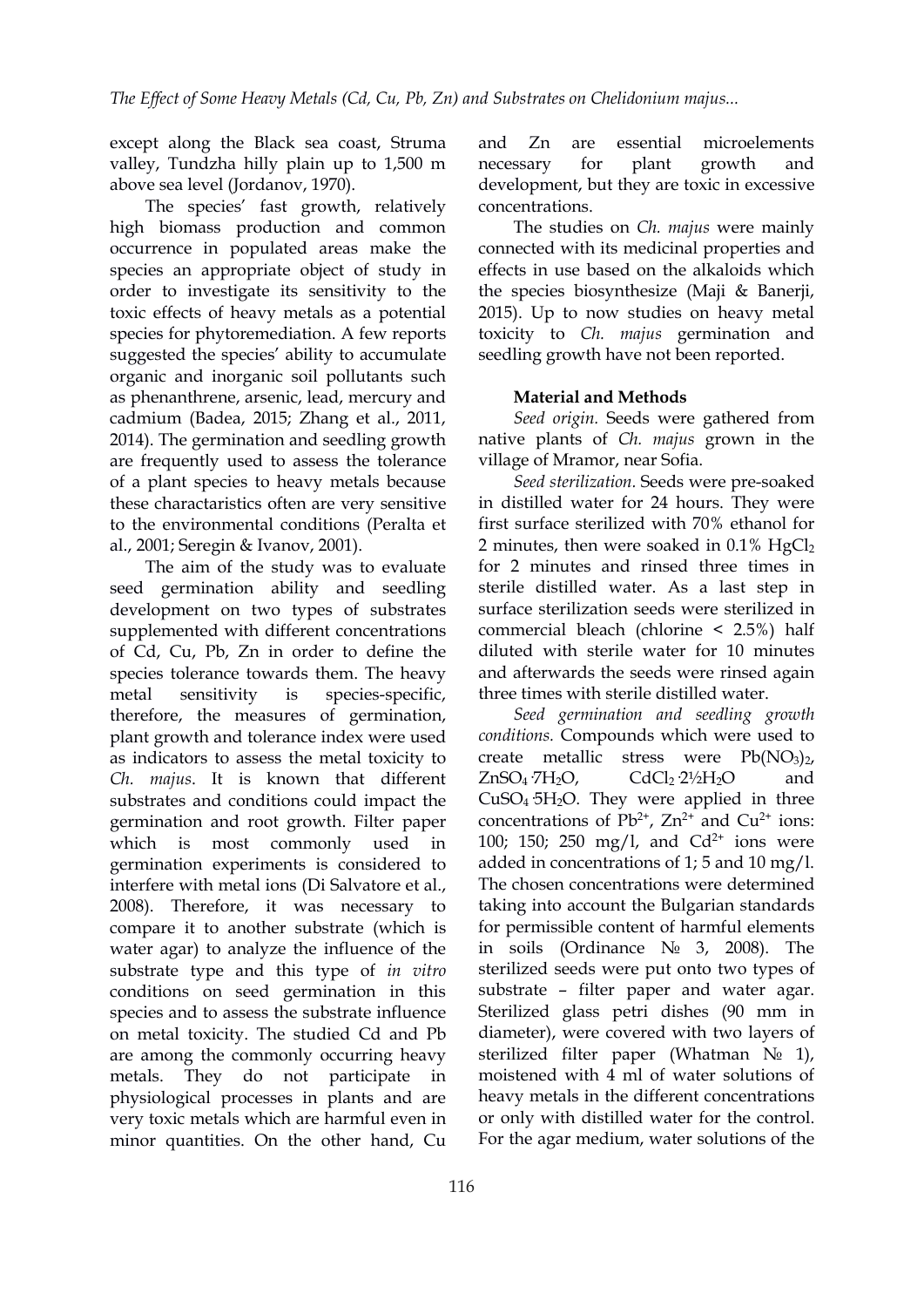heavy metals were solidified with 7 g/l agar (Duchefa, NL) and autoclaved at 121ºC for 20 minutes. In the water agar experiment  $CuSO<sub>4</sub>5H<sub>2</sub>O$  was not added because of the severe decrease in pH and the incapability of agar to harden. The petri dishes used were 90 mm in diameter. The control variants contained distilled water agar only.

All petri dishes were wrapped with Parafilm. They were kept in dark at 8±2°C for 7 days. After that, they were placed at 23±2°C under dark conditions for an additional 2 weeks and then were cultivated at 23±2°C with photoperiod of 16h light/8h dark.

Each treatment had 3 or 2 replicates (for filter paper and water agar dishes, respectively) with 20 seeds in each. The seed coat protrusion was considered a sign of germination.

*Statistical analyses.* The statistical analyses were made using SigmaPlot v. 14.0 and statistical significance was evaluated with Student's t-test (p=0.05).

*Studied heavy metal toxicity parameters.* Several parameters were measured in order to determine the species' ability to germinate and develop in heavy metal presence: germination percentage, relative germination rate, mean root length, mean hypocotyl length, root/shoot ratio, tolerance index, phytotoxicity percentage (Rasafi et al.,2016).

### **Results**

*Germination percentage.* The germination percentage of the seeds sown on filter paper was high (over 75%) in all concentrations applied and for all heavy metals used (Fig. 1- A). On agar substrate the germination was low – less than 50%. In contrast, only for  $Pb^{2+}$ in all its applied concentrations the germination was 75% and more, which was even higher than the control (Fig. 1-B).

*Efect of the applied heavy metals on relative germination rate.* There was a strong inhibiting influence of the heavy metals in water agar. Germination did not decrease with the increase in heavy metal concentrations on filter paper. However, there was a rise in the germination

percentages for all heavy metals used and compared with the control (Table. 1). On filter paper only for Cu 2+ was observed progressive inhibition of the germination with the increase in Cu 2+ concentration. In water agar this tendency was observed for the  $Cd^{2+}$  variants.

*Mean root length under heavy metal stress.* The roots of seedlings which were growing on filter paper moistened with Pb 2+ solution were significantly longer than all variants on this type of substrate (Fig. 2-A). There was a little decrease in length at the highest Pb<sup>2+</sup> concentration even though it remained higher than that of the control. Seedlings grown on filter paper dampened with the lowest Cd<sup>2+</sup> concentration had roots with comparatively high length, but it sharply decreased at the higher concentrations used. In terms of the variant with  $Zn^{2+}$ , there was a significant reduction in root length, which was proportional to the increase in Zn concentration. Root growth was completely halted in the variant where  $Cu^{2+}$  was used. The inhibiting influence of heavy metals was considerably more expressed in the substrate of water agar (Fig. 2-B). When it was supplemented with  $Pb^{2+}$  and  $Zn^{2+}$ ,  $\mathcal{L}$ the roots were black and underdeveloped, except for Cd<sup>2+</sup>, where the inhibiting effect was weaker.

2+ metals on hypocotyls was again significantly *Mean hypocotyl length under heavy metal stress.* For all heavy metals, the higher applied concentrations were, the shorter the hypocotyl length was. It was higher at lower concentrations of lead and cadmium than it was in the control seedlings.  $Zn^{2+}$  and  $Cu^{2+}$ inhibited hypocotyl growth, where the most significant inhibition occurred for Cu<sup>2+</sup> treated seedlings and was observed even at the lowest concentrations of the element applied (Fig. 3- A). The growth preventing effect of heavy stronger in water agar. The highest hypocotyl length of seedlings developed in water agar supplemented with heavy metals was observed in 1 mg/l  $Cd^{2+}$  treatment. In concentrations of 5 and 10 mg/l  $Cd<sup>2+</sup>$  the inhibiting effect was more prominent, close to that observed in the variant treated with lead and Zn<sup>2+</sup>. Hypocotyls did not develop at the highest Zn<sup>2+</sup> concentration (Fig. 3-B).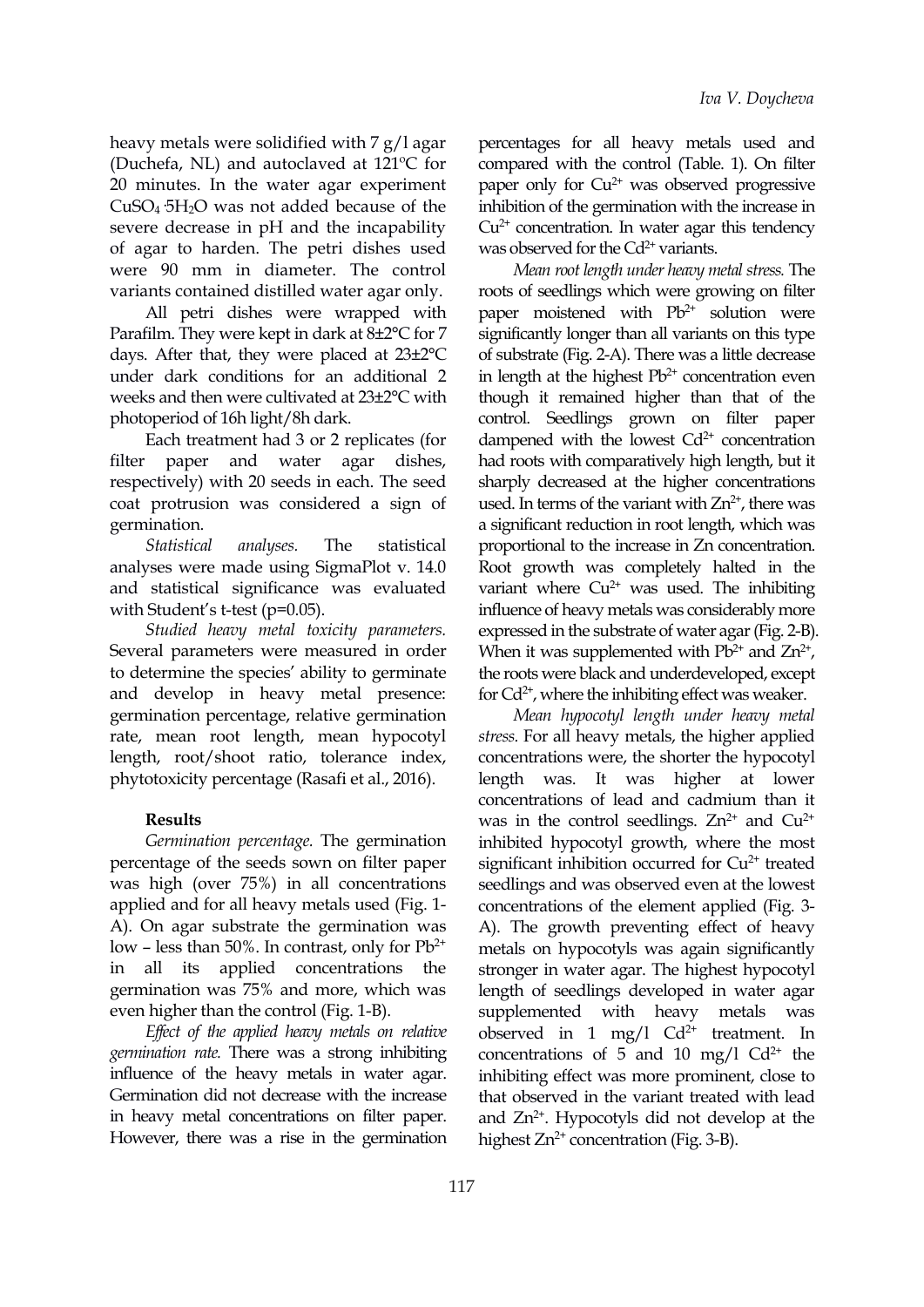

*The Ef ect of Some Heavy Metals (Cd, Cu, Pb, Zn) and Substrates on Chelidonium majus...*





**Fig. 1.** Germination percentage (%) ± Standart deviation on filter paper**(A)** and water agar**(B)**. Values with different letters are significantly different.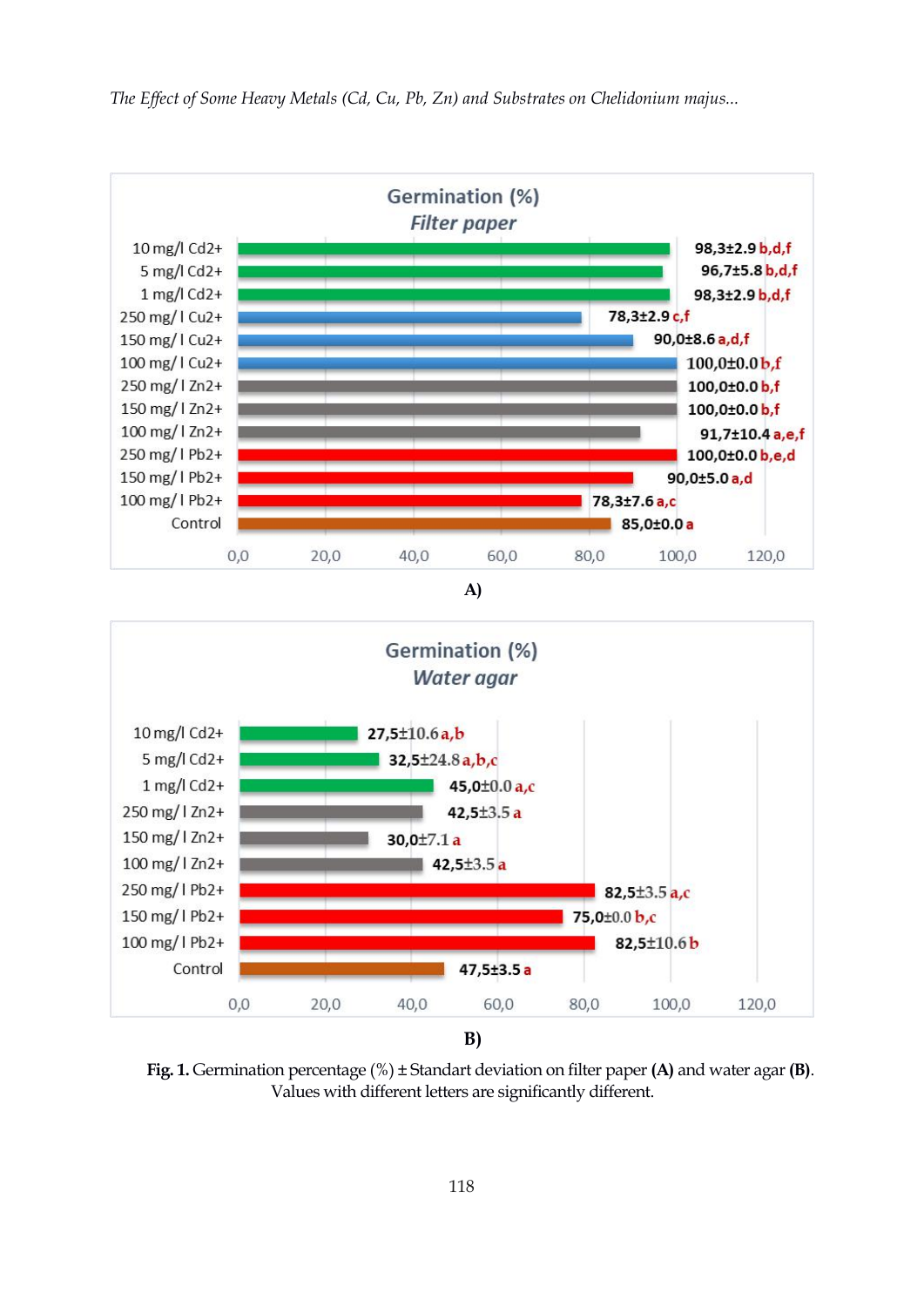

**B)**

Fig. 2. Mean root length (mm) of seedlings grown on filter paper (A) and water agar (B) supplemented with different concentrations of heavy metals. Values with different letters are significantly different.

*Root/shoot ratio.* This indicator showed that the  $Pb^{2+}$  effect on seedling development did not increase in their co vary widely at the different concentrations on filter paper, but it was absolutely detrimental for the root development on agar substrate (Table. 1). Of all applied metals on filter paper,  $Cu^{2+}$  most strongly inhibited seedling growth. The ratio

tended to decrease for  $Zn^{2+}$  and  $Cd^{2+}$  with the increase in their concentrations on filter paper. The toxic influence was huge on water agar regardless of the concentration applied.

2+ most decreased with the concentration increase of all *index*. The tolerance index. heavy metals although their influence on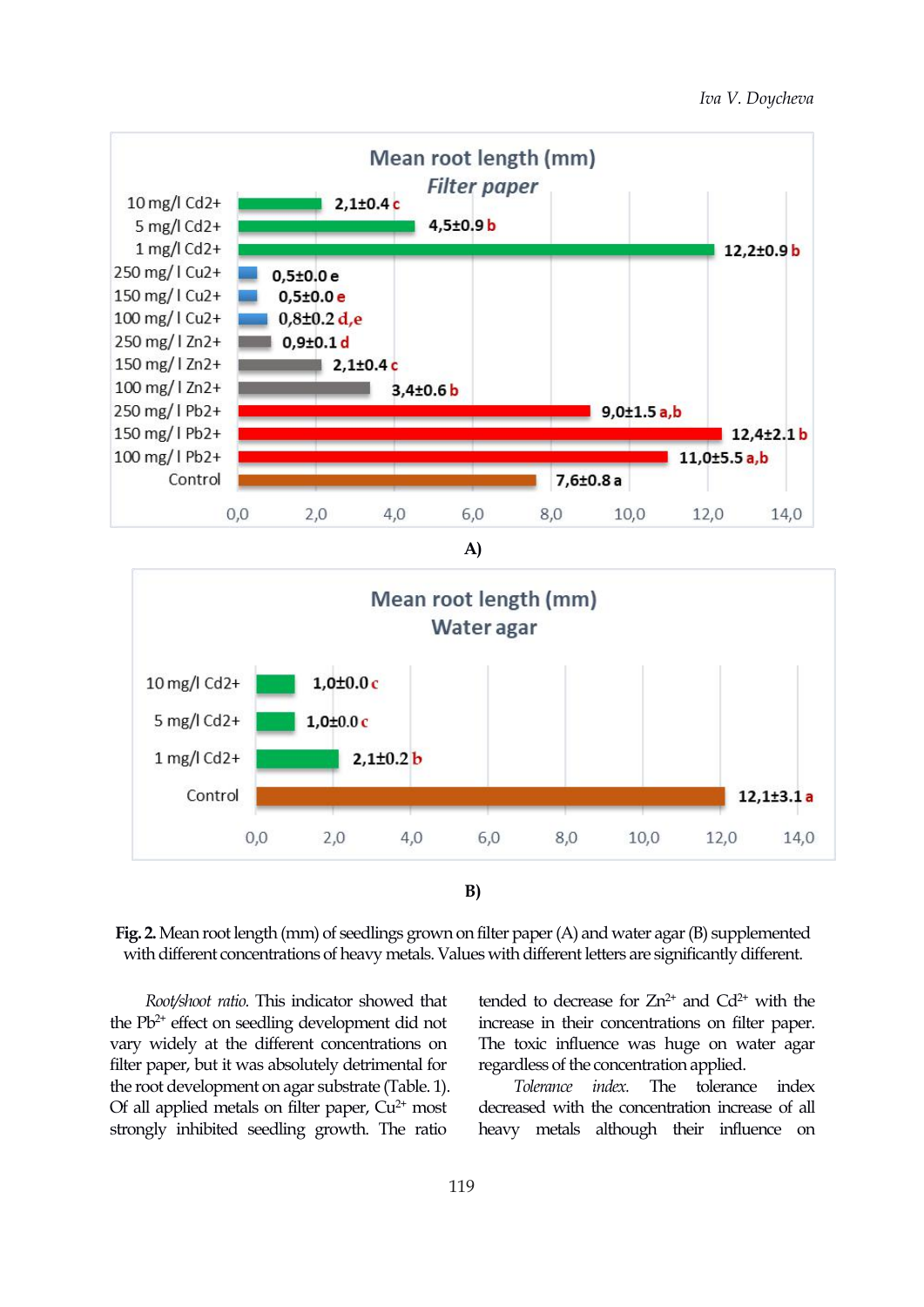germination was small. On filter paper the lowest tolerance of the plants was for  $Cu^{2+}$ and for  $Cd^{2+}$  there was a sharp drop at the  $Zn^{2+}$ ,  $Cd^{2+}$  and highest concentration of 10 mg/l  $Cd^{2+}$ (Table. 1).  $Zn^{2+}$  and  $Pb^{2+}$  ions completely halted seedling development on the water agar substrate and there was low tolerance for  $Cd^{2+}$  on the same substrate.

2+ phytotoxic effect on *Ch. majus*, followed by 2+ Phytotoxicity increased when the heavy metals ions completely were added to the agar medium. Cd<sup>2+</sup> was less *Phytotoxicity.* Cu 2+ had the strongest  $Zn^{2+}$ ,  $Cd^{2+}$  and  $Pb^{2+}$  in filter paper. phytotoxic in filter paper, but as it can be seen,  $Cd<sup>2+</sup>$  was less phytotoxic than  $Pb<sup>2+</sup>$  and  $Zn<sup>2+</sup>$  in in water agar instead of in filter paper (Table. 1).





**Fig. 3.** Mean hypocotyl length (mm) of seedlings grown on filter paper (A) and water agar(B) supplemented with heavy metals. Values with different letters are significantly different.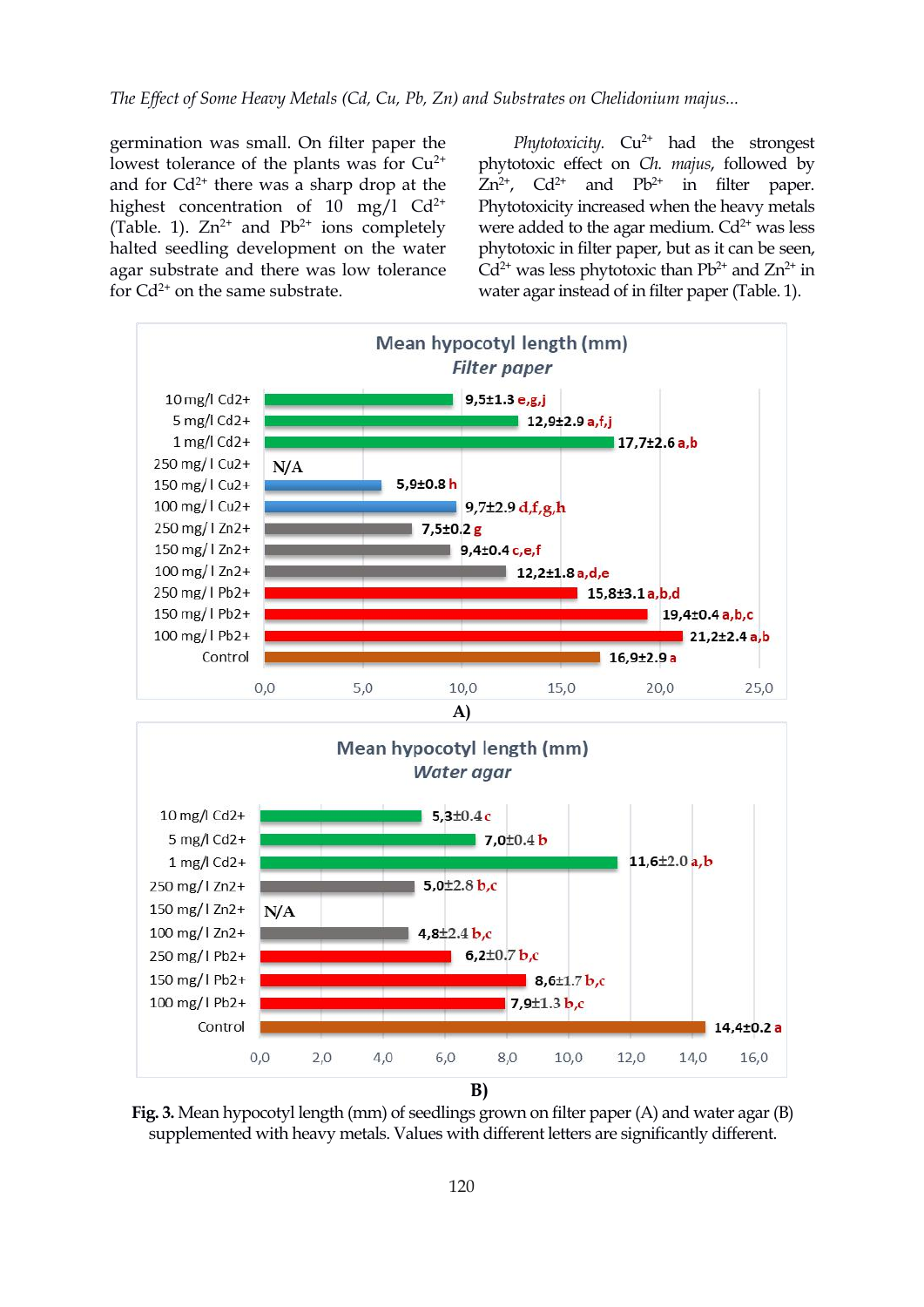| Concentration<br>(mg/l) | Relative<br>germination rate |                | Tolerance index |         | Phytotoxicity<br>percentage $(\%)$ |       | Root/shoot ratio |       |
|-------------------------|------------------------------|----------------|-----------------|---------|------------------------------------|-------|------------------|-------|
|                         | <b>Filter</b>                | Water          | <b>Filter</b>   | Water   | <b>Filter</b>                      | Water | <b>Filter</b>    | Water |
|                         | paper                        | agar           | paper           | agar    | paper                              | agar  | paper            | agar  |
|                         |                              |                | Control         |         |                                    |       |                  |       |
|                         | $7.6 \pm 0.8$                | $12.1 \pm 3.1$ | $16.9 \pm 2.9$  | 14.4    | 0.0                                | 0.0   | 0.5              | 0.8   |
|                         |                              |                | $Pb^{2+}$       |         |                                    |       |                  |       |
| 100                     | $10.9 \pm 5.5$               | N/A            | $21.2 \pm 2.4$  | 7.9     | $-0.4$                             | N/A   | $0.5\,$          | N/A   |
| 150                     | $12.4 \pm 2.3$               | N/A            | $19.4 \pm 0.4$  | 8.6     | $-0.6$                             | N/A   | 0.6              | N/A   |
| 250                     | $9.0 \pm 1.5$                | N/A            | $15.8 \pm 3.1$  | 6.2     | $-0.2$                             | N/A   | 0.5              | N/A   |
|                         |                              |                | $Zn^{2+}$       |         |                                    |       |                  |       |
| 100                     | $3.4 \pm 0.6$                | N/A            | $12.2 \pm 1.8$  | 4.8     | 0.6                                | N/A   | 0.3              | N/A   |
| 150                     | $2.2 \pm 0.4$                | N/A            | $9.4 \pm 0.4$   | $5.0\,$ | 0.7                                | N/A   | 0.2              | N/A   |
| 250                     | $0.9 \pm 0.1$                | N/A            | $7.5 \pm 0.2$   | N/A     | 0.9                                | N/A   | 0.1              | N/A   |
|                         |                              |                | $Cu2+$          |         |                                    |       |                  |       |
| 100                     | $0.8 \pm 0.2$                | N/A            | $9.7 \pm 2.9$   | N/A     | 0.9                                | N/A   | 0.1              | N/A   |
| 150                     | $0.5 \pm 0.0$                | N/A            | $5.9 \pm 0.8$   | N/A     | 0.9                                | N/A   | 0.1              | N/A   |
| 250                     | $0.5 \pm 0.0$                | N/A            | N/A             | N/A     | 0.9                                | N/A   | N/A              | N/A   |
|                         |                              |                | $Cd2+$          |         |                                    |       |                  |       |
| $\mathbf{1}$            | $12.2 \pm 0.9$               | $2.1 \pm 0.2$  | $17.7 \pm 2.6$  | 11.6    | $-0.6$                             | 0.8   | 0.7              | 0.2   |
| 5                       | $4.5 \pm 0.9$                | $1.0 \pm 0.0$  | $12.9 \pm 2.9$  | 6.9     | $0.4\,$                            | 0.9   | $0.4\,$          | 0.1   |
| 10                      | $2.2 \pm 0.4$                | $1.0 \pm 0.0$  | $9.5 \pm 1.3$   | 5.3     | 0.7                                | 0.9   | 0.2              | 0.2   |

**Table 1.** Values of some of the studied parameters on filter paper and water agar supplemented with heavy metals. *Legend:* Values with different letters are significantly different.

#### **Discussion**

The results obtained showed that the heavy metal influence on seed germination and seedling growth depended on the type and concentration of the heavy metals and the type of the substrate they supplemented.

Overall, heavy metals did not inhibit the germination of the seeds which were germinated on filter paper, but retarded root and hypocotyl growth on this substrate. Such a tendency has been observed in *Arabidopsis thaliana*, *Glycine max*,*Triticum aestivum* (Araujo & Monteiro, 2005; Li et al., 2005; Yang et al., 2010). It was considered to be related to the seed coat. Many chemicals could not be absorbed by the seeds due to the seed coat. Moreover, their reserves make the germination possible even in unfavourable conditions (Kapustka, 1997). Besides this, the seed coat protrusion does not necessarily mean growth through cell division, but it could be due to cell elongation (Chon et al., 2004; Haber & Luippold, 1960).

Roots absorb and accumulate metals more often and that is why metals impact roots more strongly than the aboveground parts of the plant (Öncel et al., 2000). The

It is known that root growth is more sensitive to heavy metal influence than germination (Araujo & Monteiro, 2005). The inhibiting effect of heavy metals on seedling root growth after germination is observed in a wide variety of studied species. The diminished root and hypocotyl growth, which affected the values of the other calculated parameters, revealed the extent of the toxic effect of a given element on the species. The retarted growth of hypocotyls and roots could be due to the impact of heavy metals on cell division and metabolite activity (Hargemeyer & Breckle, 1996; Naseer et al., 2001). The strong reduction in root growth might be because of their greater susceptibility to heavy metals being the first contact point which is exposed to their toxic impact (Shah et al., 2010; Yang et al., 2010).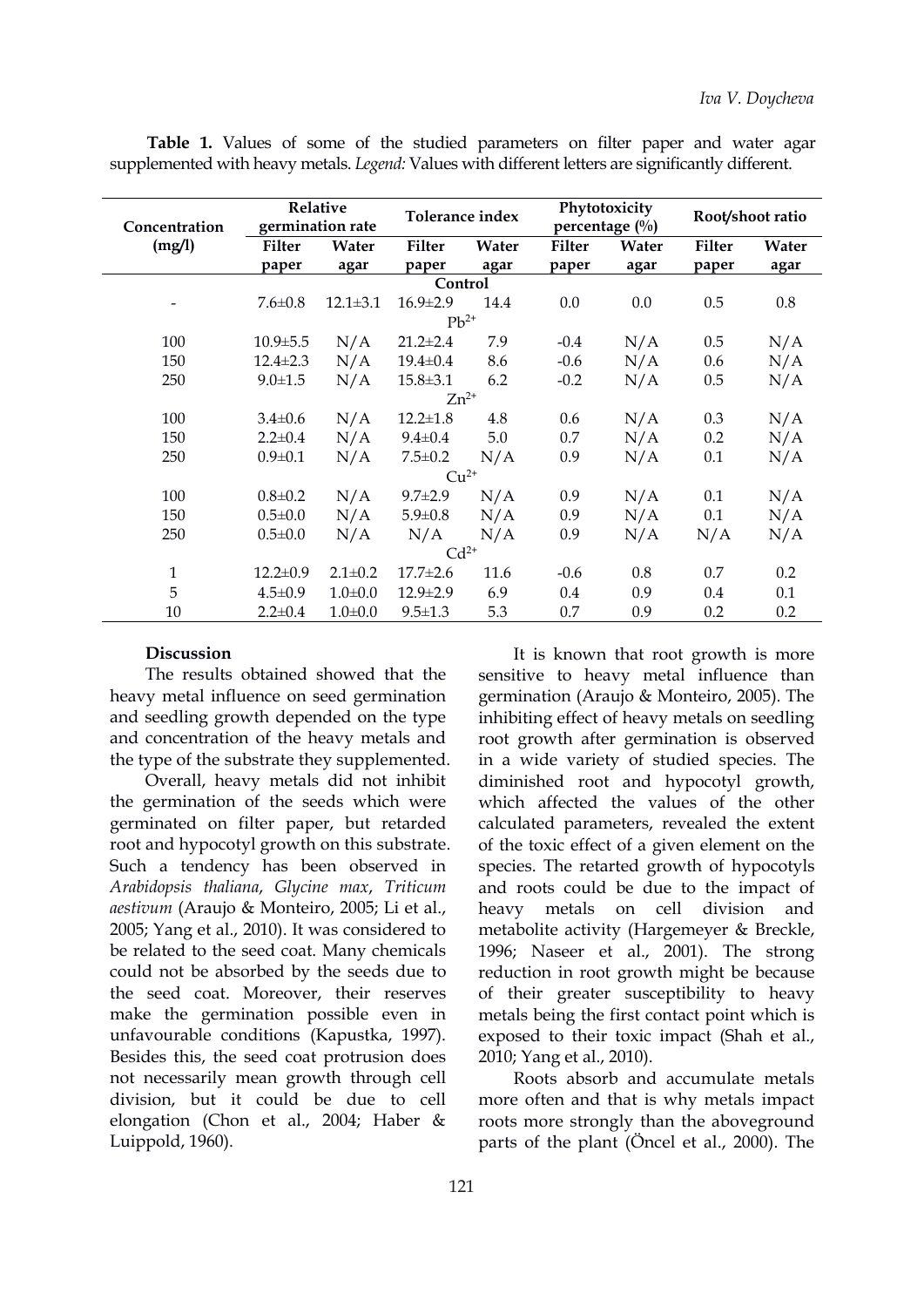different presence of heavy metals in plant organs resulted in the different degree of root and hypocotyl growth inhibition, because the heavy metals remain in the cell walls and close to the place of intake. Metals are found to be more concentrated in roots than in stems (Greger, 2004).

In this study it was shown that the substrate type is a factor which influences the toxicity of the heavy metals and that is why it is important to be taken into account. All studied parameters of seeds germinated and developed on agar substrate were worse than those on filter cultivated plants paper, which revealed the higher toxic impact of the heavy metals on agar substrate. The lower heavy metal toxicity on filter paper substrate might be due to the interaction of metal ions with the filter paper, which led to the decrease in the heavy metal concentration, lower bioavailability and subsequently weaker impact on the seeds and seedling growth on filter paper than on water agar (Di Salvatore et al., 2008). Perhaps Pb<sup>2+</sup> binded to the filter paper more easily than the other metals, which could be the reason for better seedling development.

The *in vitro* conditions themselves on agar substrate might influence germination negatively because the percentage of the control, that was just water agar, was low, too. We could explain this observation with the conditions (such as temperature Science Fund, and humidity in cultivation vessels), which don't seem to be favourable for *Ch majus*' seed germination.

These adverse conditions in **References** combination with the negative impact of the heavy metals resulted in poor seedling development. This was observed even in the agar supplemented with  $Pb^{2+}$ , which cow initially had stimulating impact on germination, but subsequently the  $Pb^{2+}$ presence in the substrate inhibited seedling growth.

Research of seed germination and seedling growth of *Ch. majus* is the first step of astudy on its heavy metal tolerance. In this respect, it is necessary to take into account the higher degree of severity of the metal impact in laboratory conditions because of their direct influence on the seeds and seedling development. Generally, heavy metals bind in different degrees in soil conditions which decreases their bioavailability. As a continuation of this study seed germination and seedling growth are going to be explored in soils supplemented with heavy metals. Moreover, the impact of metals on *in vitro* cultivated plants is going to be investigated.

## **Conclusion**

2+ binded in the following toxicity scale according to The results showed that the heavy metal type, concentration and substrate interact to form the conditions which the species seeds have to overcome in order to germinate and develop. Taking into account all studied parameters, the heavy metals applied in filter paper could be put degree of toxicity and impact on seedling development: Cu>Zn>Cd>Pb. The heavy metals supplemented in agar could be sequenced in the scale as follows: Zn>Pb>Cd.

> **Acknowledgment.** This research was supported by the Bulgarian National Bulgarian Ministry of Education and Science (Project КП-06- М26/4 from 01.12.2018).

- , which cow bone, and biochar) on Pb 2+ shooting range soil. *Ecotoxicology and* Ahmad, M., Lee, S.S., Yang, J.E., Ro, H.M., Lee, Y.H., & Ok, Y.S. (2012). Effects of soil dilution and amendments (mussel shell, availability and phytotoxicity in military *Environmental Safety, 79*, 225-231. doi: [10.1016/j.ecoenv.2012.01.003.](https://doi.org/10.1016/j.ecoenv.2012.01.003)
	- Araujo, A.S.F., & Monteiro, R.T.T. (2005). Plant bioassays to assess toxicity of textile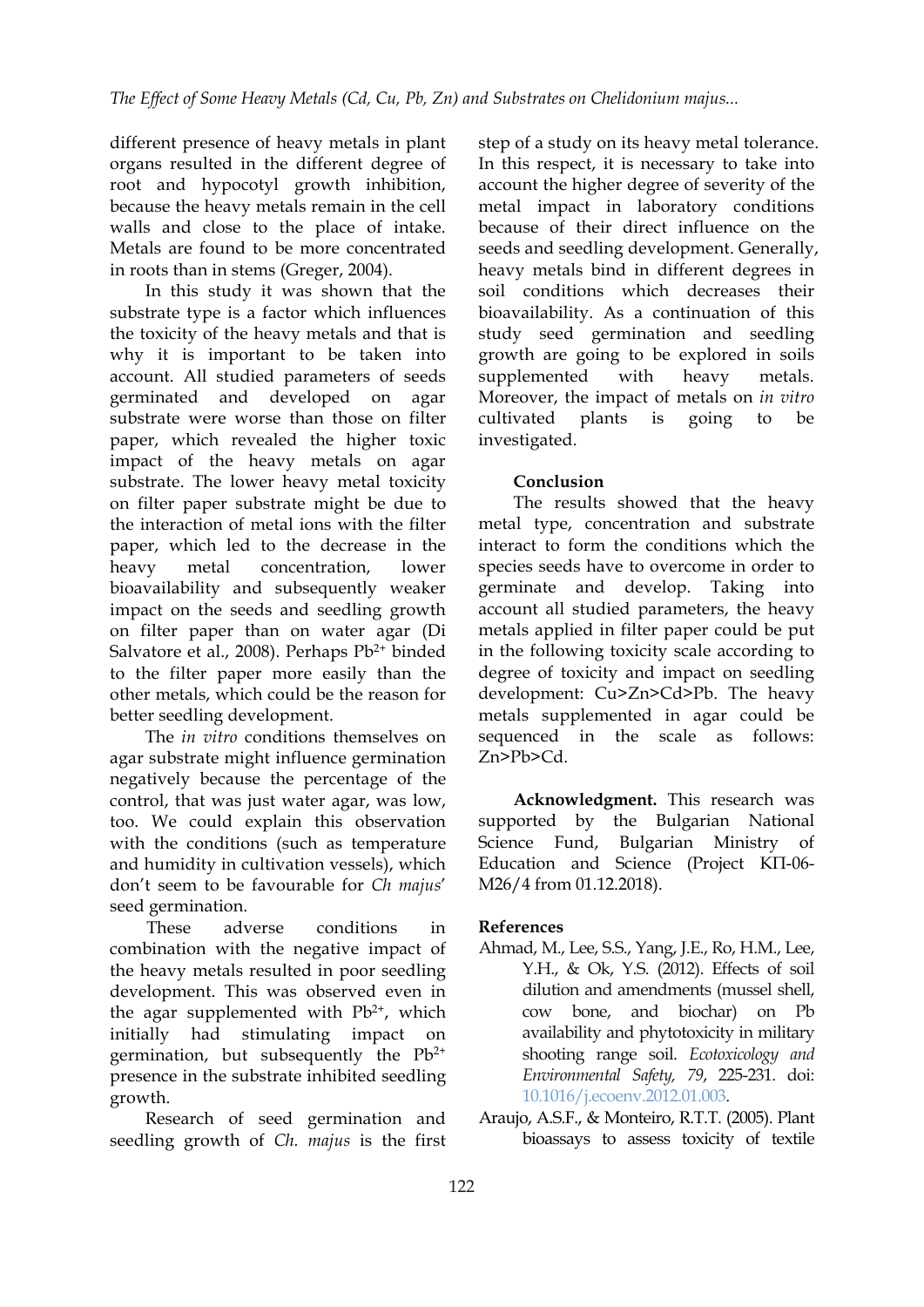sludge compost. *Scientia Agricola, 62*(3), 286-290. doi: [10.1590/S0103-](https://doi.org/10.1590/S0103-90162005000300013) 90162005000300013.

- Badea, D.N. (2015). Determination of Kapustka, L.A. potentially toxic heavy metals (Pb, Hg, Cd) in popular medicinal herbs in the coal power plant area. *Revista de Chimie (Bucharest), 66*(8), 1132- 1136. Retrieved from [revistadechimie.ro](https://revistadechimie.ro/Articles.asp?ID=4593).
- Chen T.B., Zheng, Y.M., Lei, M., Huang, Z.C., Wu, H.T., Chen, H., Fan, K.K., Yu, K., Wu, X., & Tian, Q.Z. (2005). Assessment of heavy metal pollution in surface soils of urban parks in Beijing, China. *Chemosphere, 60*(4), 542-551. doi: [10.1016/j.chemosphere.2004.12.072.](https://doi.org/10.1016/j.chemosphere.2004.12.072)
- Chon, S.U., Nelson, C.J., & Coutts, J.H. (2004). Osmotic and autotoxic effects of lead extracts on germination and seedling growth alfalfa. *Agronomy Journal, 96*(6), 1673-1679. doi: [10.2134/agronj2004.1673](https://doi.org/10.2134/agronj2004.1673).
- Di Salvatore, M., Carafa, A.M., & Carratù, G. (2008). Assessment of heavy metals phytotoxicity using seed germination and root elongation tests: A comparison of two growth substrates. *Chemosphere, 73*(9), 1461–1464. doi: [10.1016/j.chemosphere.2008.07.061.](https://doi.org/10.1016/j.chemosphere.2008.07.061)
- Euro+Med (2006–2020). Euro+Med PlantBase – the information resource for Euro- Mediterranean plant diversity. Retrieved from [bgbm.org.](https://bgbm.org)
- Greger M. (2004). Metal Availability, Uptake, Transport and Accumulation in Plants. In Prasad M.N.V. (Ed.). Heavy metal stress in plants: from biomolecules to ecosystems. (2nd Edition, pp. 1-21). Berlin, Germany: Springer-Verlag.
- Haber, A.H., & Luippold, H.J. (1960). Separation of mechanisms initiating cell division and cell expansion in lettuce seed germination. Plant Physiology, 35(2), 168-173. doi: [10.1104/pp.35.2.168.](https://doi.org/10.1104/pp.35.2.168)
- Hargemeyer, J., & Breckle, S.W. (1996). Growth under trace element stress. In Waisel, Y. Ashel, A. & Kafkafi U. (Eds.). Plant roots. The hidden half. (2nd Edition, pp. 415- 433). New York, USA: Marcel Dekker.
- Jordanov, D. (Ed.). (1970). Flora of the Republic of Bulgaria. Sofia, Bulgaria: Bulgarian Academy of Sciences. (In Bulgarian).
- Kapustka, L.A. (1997). Selection of phytotoxicity tests for use in ecological risk assessments. In Wang, W. Gorsuch, J. W. & Hughes, D. (Eds.). Plants for environmental studies. (1st Edition, pp. 516-548). New York, USA: CRC Press.
- Laghlimi, M., Baghdad, B., El Hadi, H., & Bouabdli, A. (2015) Phytoremediation mechanisms of heavy metal contaminated soils: A review. Open *Journal of Ecology, 5*(8), 375-388. doi: [10.4236/oje.2015.58031](https://doi.org/10.4236/oje.2015.58031).
- Li, W., Mohammad, A. K., Yamaguchi, S., & Kamiya, Y. (2005). Effects of heavy metals on seed germination and early seedling growth of *Arabidopsis thaliana*. *Plant Growth Regulation, 46*, 45-50. doi: [10.1007/s10725-005-6324-2.](https://doi.org/10.1007/s10725-005-6324-2)
- Maji, A.K., & Banerji, P. (2015). *Chelidonium majus* L. (Greater celandine) – A Review on its phytochemical and therapeutic perspectives. International *Journal of Herbal Medicine, 3*(1), 10-27. doi: [10.22271/flora.2015.v3.i1.03](https://doi.org/10.22271/flora.2015.v3.i1.03).
- Naseer, S., Nisar, A., & Ashraf, M. (2001). Effect of salt stress on germination and seedling growth of barley (*Hordeum vulgare* L.). *Pakistan Journal of Biological Sciences, 4*(3), 359-360. doi: [10.3923/pjbs.2001.359.360.](https://doi.org/10.3923/pjbs.2001.359.360)
- Oliver, M.A. (1997). Soil and human health: a review. *European Journal of Soil Science, 48*(4), 573-592. doi: [10.1111/j.1365-](https://doi.org/10.1111/j.1365-2389.1997.tb00558.x) 2389.1997.tb00558.x.
- Öncel, I., Keleş, Y., & Üstün, A. S. (2000). Interactive effects of temperature and heavy metal stress on the growth and some biochemical compounds in wheat seedlings. *Environmental Pollution, 107*(3), 315-320. doi: [10.1016/S0269-](https://doi.org/10.1016/S0269-7491(99)00177-3) 7491(99)00177-3.
- Ordinance № 3 (2008). *State Gazette, 71*, 12.08.2008. (In Bulgarian).
- Peralta, J.R., Torresdey, J.L.G., Tiemann, K.J., Gomez, E., Arteaga, S., & Rascon, E.